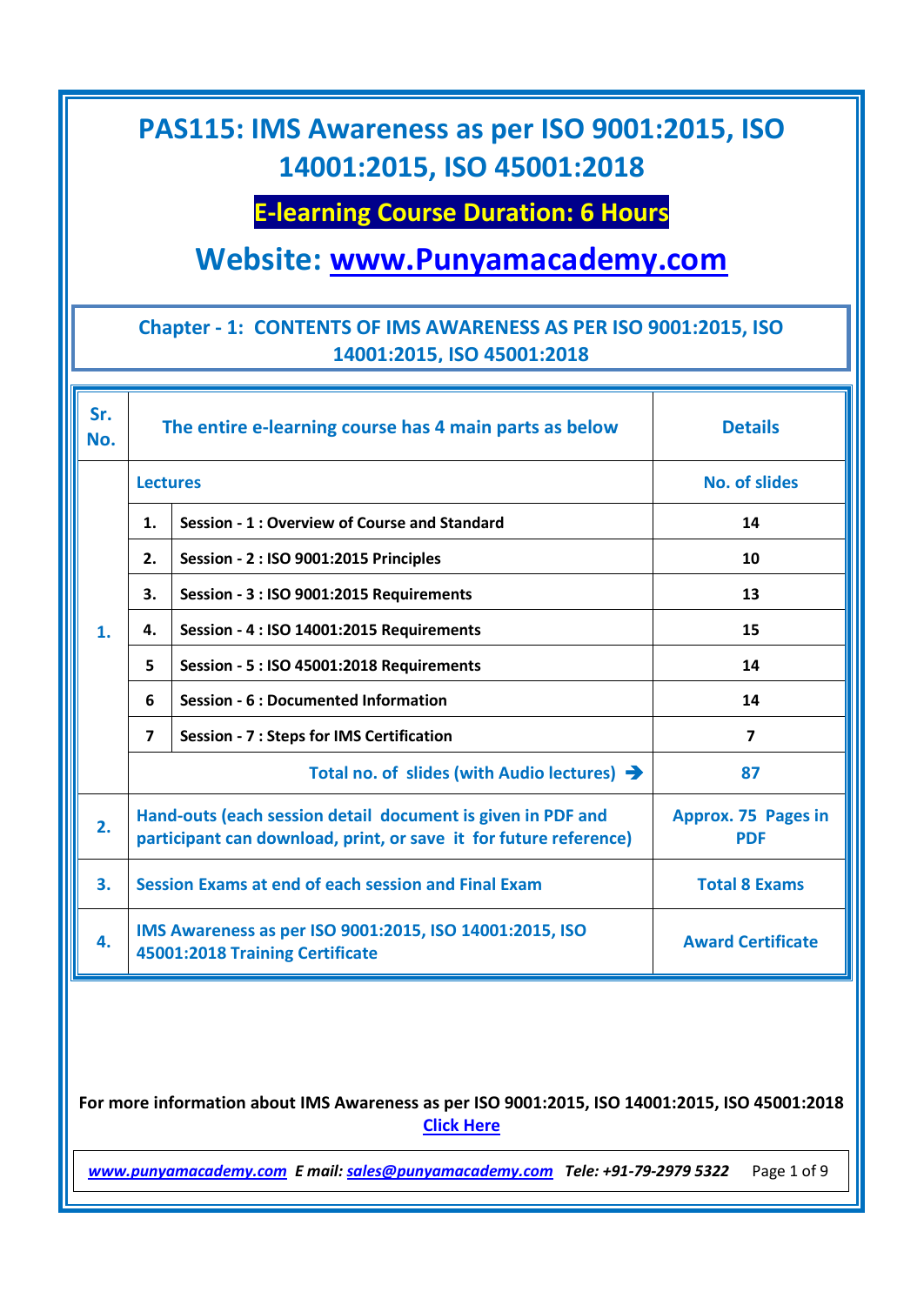### **E-learning Course Duration: 6 Hours**

### **Website: [www.Punyamacademy.com](http://www.punyamacademy.com/)**

#### **Part – 1 Lectures:**

Under this part total 7 sessions are given as Presentations with explanatory audio to understand the subject.

#### **Session - 1 :**

In this session, participants will aware about Course and Standard. It covers total 14 slides on below topics:

- 1. Session 1 : Overview of Course and Standard
- 2. ISO Facts
- 3. Messages from ISO 9001, ISO 14001 and ISO 45001 Standard
- 4. Purpose of Management System and Standard
- 5. Benefits of ISO 9001, ISO 14001 and ISO 45001 Management System
- 6. Purpose of Management System Audit
- 7. ISO 9001, ISO 14001 & ISO 45001 Certification Audit
- 8. Stage-1 Audit
- 9. Stage-2 Audit
- 10.Audit Conclusion
- 11. Surveillance Audits
- 12.Re-certification visits
- 13.Connectivity of System and Confirmative Assessment as per ISO 9001, ISO 14001 & ISO 45001
- 14.Challanges

#### **Session - 2 :**

In this session, participants will learn about ISO 9001:2015 Principles. It covers total 10 slides on below topics:

- 1. Session 2 : ISO 9001:2015 Principles
- 2. ISO 9001:2015 Quality Management Principle
- 3. Customer Focus
- 4. Leadership
- 5. Engagement (involvement) of People
- 6. Process Approach

**For more information about IMS Awareness as per ISO 9001:2015, ISO 14001:2015, ISO 45001:2018 [Click Here](https://www.punyamacademy.com/course/hse/ims-awareness-training-online)**

*[www.punyamacademy.com](https://www.punyamacademy.com/) E mail[: sales@punyamacademy.com](mailto:sales@punyamacademy.com) Tele: +91-79-2979 5322* Page 2 of 9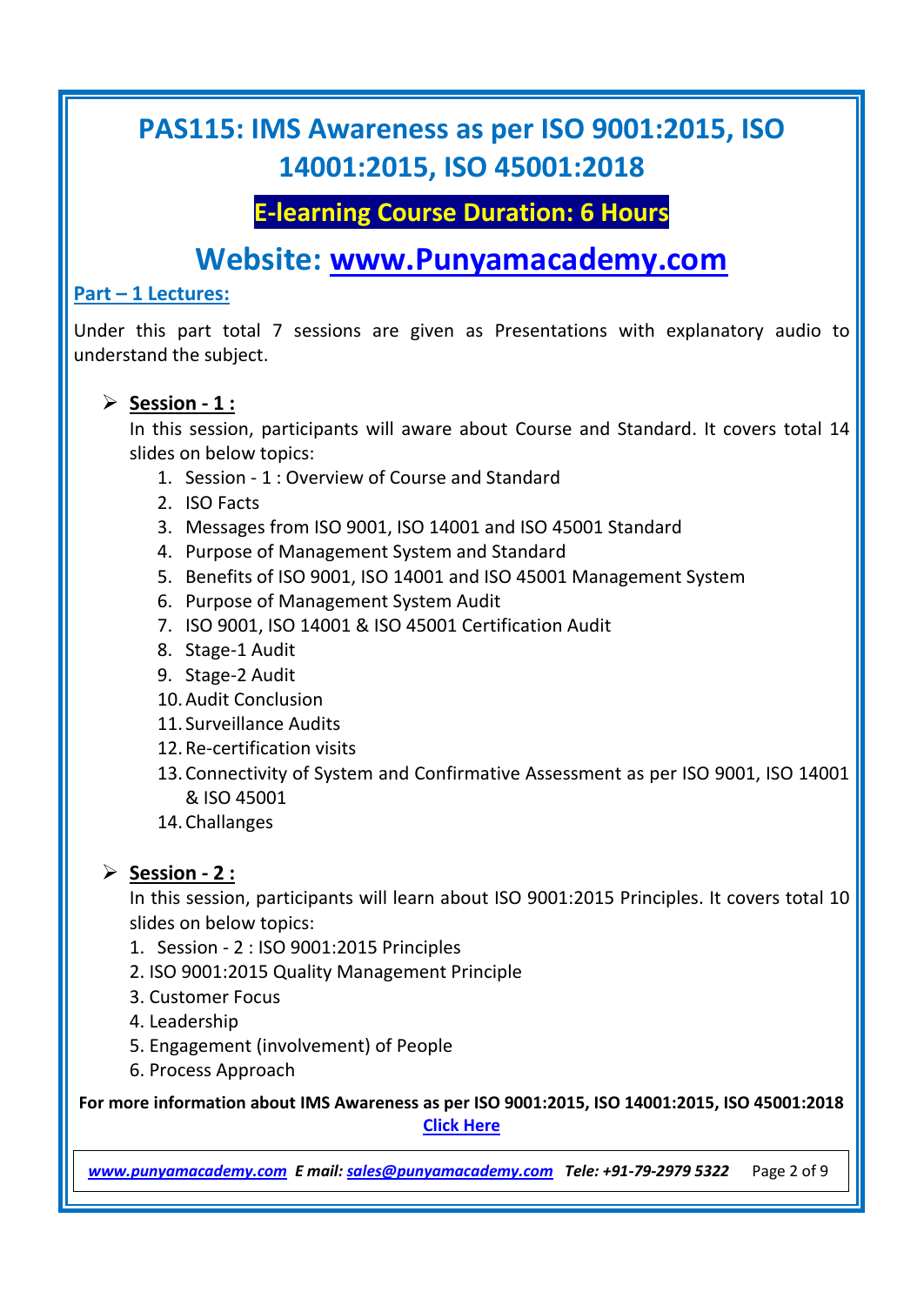### **E-learning Course Duration: 6 Hours**

## **Website: [www.Punyamacademy.com](http://www.punyamacademy.com/)**

- 7. Improvement
- 8. 6. Evidence-based Decision Making
- 9. 7. Relationship Management
- 10. Summarizing Seven Principles of ISO 9001:2015

#### **Session - 3:**

In this session, participants will learn about ISO 9001:2015 Requirements. It covers total 13 slides on below topics:

- 1. Session 3 : ISO 9001:2015 Requirements
- 2. ISO 9001: 2015 Standard Requirements An Overview
- 3. High Level Structure (HLS) of ISO 9001: 2015
- 4. Clause 4.0 Context of the Organization
- 5. Clause 5.0 Leadership
- 6. Clause 6.0 Planning
- 7. Clause 7.0 Support
- 8. Clause 8.0 Operation
- 9. Clause 9.0 Performance Evaluation
- 10.Clause 10.0 Improvement
- 11.Risk-based approach in ISO: 9001-2015
- 12.Main Changes in ISO 9001:2015
- 13. Summarizing ISO 9001:2015 QMS Structure

#### **Session - 4 :**

In this session, participants will learn about ISO 14001:2015 Requirements. It covers total 15 slides on below topics:

- 1. Session 4 : ISO 14001:2015 Requirements
- 2. ISO 14001:2015 Standard Requirements An Overview
- 3. Structure of Standards as per ISO 14001:2015
- 4. High Level Structure (HLS) of ISO 14001:2015
- 5. Clause 4.0 Context of the Organization
- 6. Clause 5.0 Leadership
- 7. Clause 6.0 Planning

#### **For more information about IMS Awareness as per ISO 9001:2015, ISO 14001:2015, ISO 45001:2018 [Click Here](https://www.punyamacademy.com/course/hse/ims-awareness-training-online)**

*[www.punyamacademy.com](https://www.punyamacademy.com/) E mail[: sales@punyamacademy.com](mailto:sales@punyamacademy.com) Tele: +91-79-2979 5322* Page 3 of 9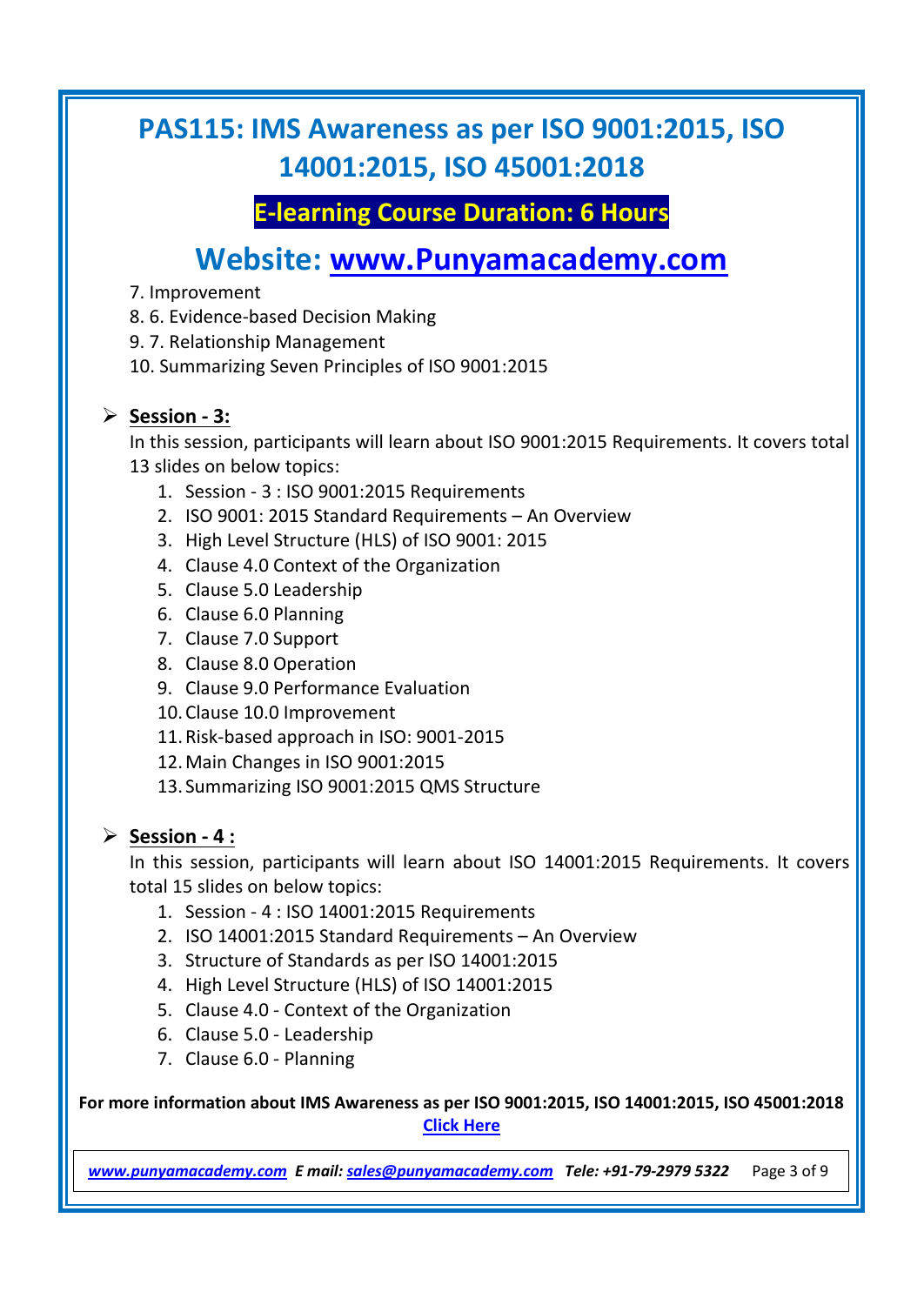### **E-learning Course Duration: 6 Hours**

## **Website: [www.Punyamacademy.com](http://www.punyamacademy.com/)**

- 8. Clause 7.0 Support
- 9. Clause 8.0 Operation
- 10.Clause 9.0 Performance Evaluation
- 11.Clause 10.0 Improvement
- 12.Risk-based Approach in ISO 14001:2015
- 13.Key Changes in ISO 14001:2015
- 14.Main Changes in ISO 14001:2015 compare to ISO 14001:2004
- 15.ISO 14001:2015 EMS Structure

#### **Session - 5 :**

In this session, participants will learn about ISO 45001:2018 Requirements. It covers total 14 slides on below topics:

- 1. Session 5 : ISO 45001:2018 Requirements
- 2. High Level Structure (HLS) Of ISO 45001:2018
- 3. Clause 4.0 Context of the Organization
- 4. Clause 5.0 Leadership and Worker Participation
- 5. Clause 6.0 Planning
- 6. Clause 7.0 Support
- 7. Clause 8.0 Operation
- 8. Clause 9.0 Performance Evaluation
- 9. Clause 10.0 Improvement
- 10.What's new in ISO 45001?
- 11.Main Changes in ISO 45001:2018
- 12. "Processes"
- 13.What needs to be communicated as per ISO 45001
- 14. Summarizing ISO 45001:2018 OH&S Structure

#### **Session - 6 :**

In this session, participants will learn about Documented Information. It covers total 14 slides on below topics:

- 1. Session 6 : Documented Information
- 2. What is documented information?

#### **For more information about IMS Awareness as per ISO 9001:2015, ISO 14001:2015, ISO 45001:2018 [Click Here](https://www.punyamacademy.com/course/hse/ims-awareness-training-online)**

*[www.punyamacademy.com](https://www.punyamacademy.com/) E mail[: sales@punyamacademy.com](mailto:sales@punyamacademy.com) Tele: +91-79-2979 5322* Page 4 of 9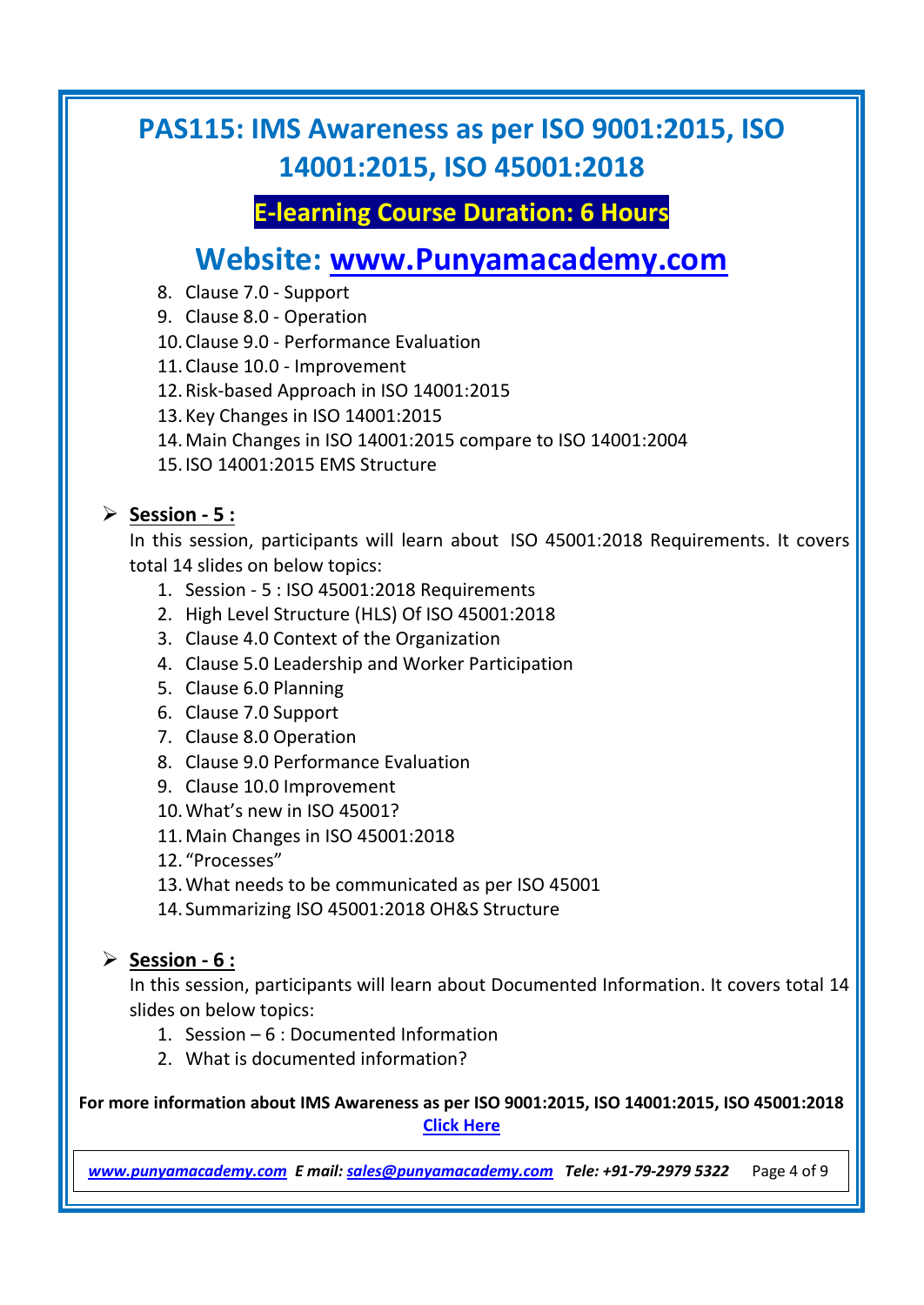### **E-learning Course Duration: 6 Hours**

## **Website: [www.Punyamacademy.com](http://www.punyamacademy.com/)**

- 3. Flexibility in documentation in management system
- 4. ISO 9001, ISO 14001 and ISO 45001 Management System Documented Information
- 5. Four tier Document Structure
- 6. Tier-1: System Manual (Optional)
- 7. Tier-2: Quality Procedures (Optional)
- 8. Tier-3: System Documented Information
- 9. Tier-4: System Documented Information
- 10. List of Maintain Documented Information
- 11. List of Maintain Documented Information (continued...)

12. List of Retain Documented Information

- 13. List of Retain Documented Information (continued...)
- 14.Control of Documented Information

#### **Session – 7 :**

In this session, participants will learn about Steps for Integrated Management System (IMS) Installation & Certification. It covers total 7 slides on below topics:

- 1. Session 7 : Steps for Integrated Management System (IMS) Installation & Certification
- 2. Requirements to establish Integrated Management System (IMS)
- 3. Steps for Installation of Integrated Management System (IMS)
- 4. Steps for Installation of Integrated Management System (IMS)
- 5. List of some commonly found Nonconformities during Audit
- 6. Steps for Integrated Management System (IMS) Certification
- 7. ISO 9001:2015, ISO 14001:2015 and ISO 45001:2018 is not for those

#### **For more information about IMS Awareness as per ISO 9001:2015, ISO 14001:2015, ISO 45001:2018 [Click Here](https://www.punyamacademy.com/course/hse/ims-awareness-training-online)**

*[www.punyamacademy.com](https://www.punyamacademy.com/) E mail[: sales@punyamacademy.com](mailto:sales@punyamacademy.com) Tele: +91-79-2979 5322* Page 5 of 9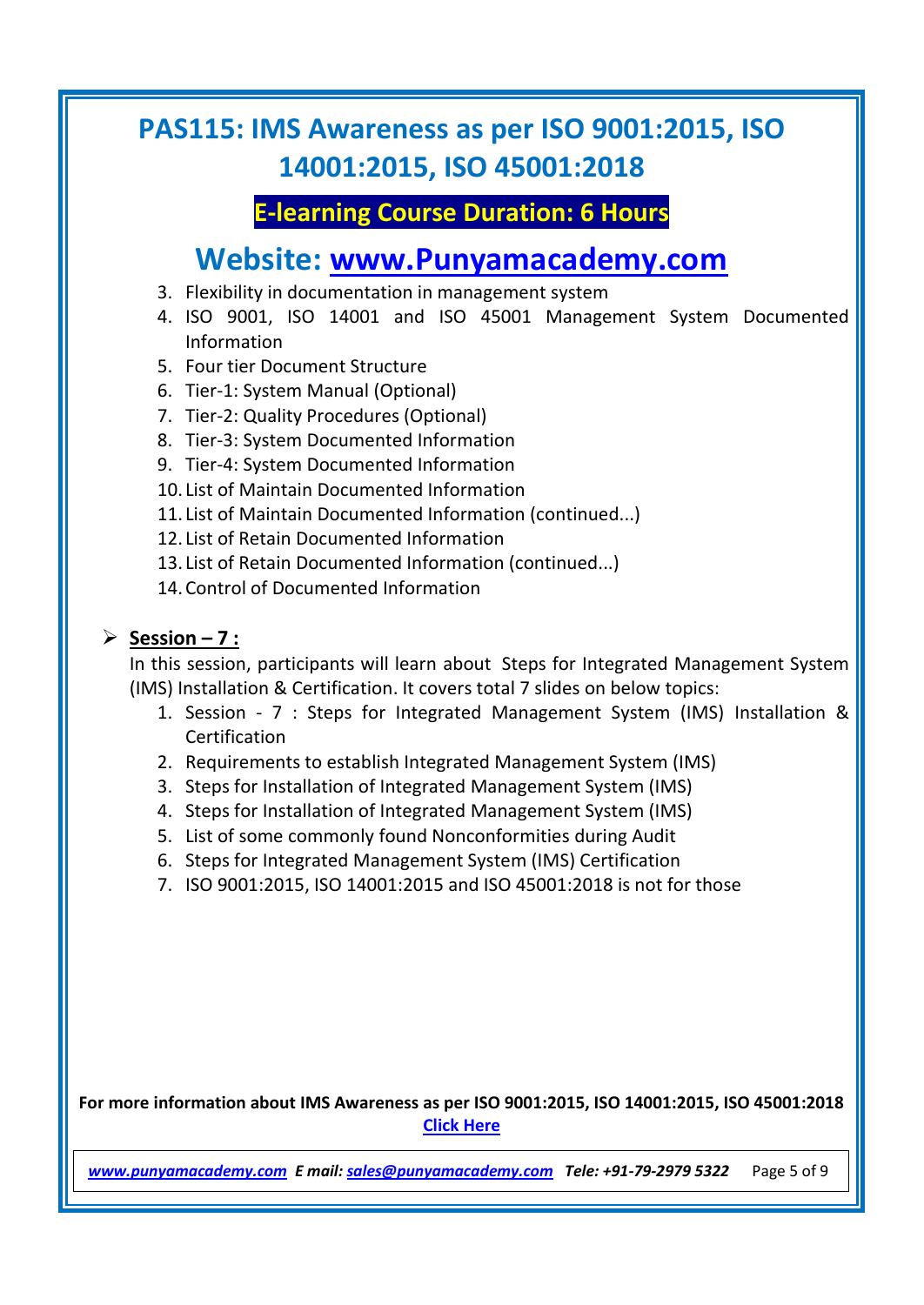### **E-learning Course Duration: 6 Hours**

## **Website: [www.Punyamacademy.com](http://www.punyamacademy.com/)**

#### **Part – 2 Hand-outs:**

For each lecture, hand-out is given in PDF format. The participant can download or print any documents to read it later to get detailed knowledge of all the 7 topics.

| Sr. No | <b>Name of Literature</b>                             | <b>Total Pages</b> |
|--------|-------------------------------------------------------|--------------------|
| 1      | Overview of ISO 9001, ISO 14001 & ISO 45001           | 15                 |
|        | <b>Management System</b>                              |                    |
| 2      | Principles of Quality Management System               | 6                  |
| 3      | ISO 9001:2015 Requirements                            | 16                 |
| 4      | ISO 14001:2015 Requirements                           | 22                 |
| 5      | ISO 45001:2018 Standard Requirements                  | 19                 |
| 6      | Documented Information                                | 10                 |
|        | Steps for Integrated management system Installation & | 8                  |
|        | Certification                                         |                    |

#### **Part – 3 Exams:**

Each session contains session exam, Participants have to pass the exam after completion of each session. After passing all session exams there is one final exam, the participant must have to pass the exam with a minimum of 60% marks. User can reappear and clears each exam to complete the course and get download/print their IMS Awareness as per ISO 9001:2015, ISO 14001:2015, ISO 45001:2018 Training Certificate.

#### **Part – 4 Training Certificate:**

After passing the exam the colorful training certificate is generated and the user can download it or print it. Anyone globally can cross verify the training certificate through our LMS platform.

### **For More 2: COURSE OBJECTIVES COURSE ARGUMENT AWARENESS <b>COURSE**

**[Click Here](https://www.punyamacademy.com/course/hse/ims-awareness-training-online)**

*[www.punyamacademy.com](https://www.punyamacademy.com/) E mail[: sales@punyamacademy.com](mailto:sales@punyamacademy.com) Tele: +91-79-2979 5322* Page 6 of 9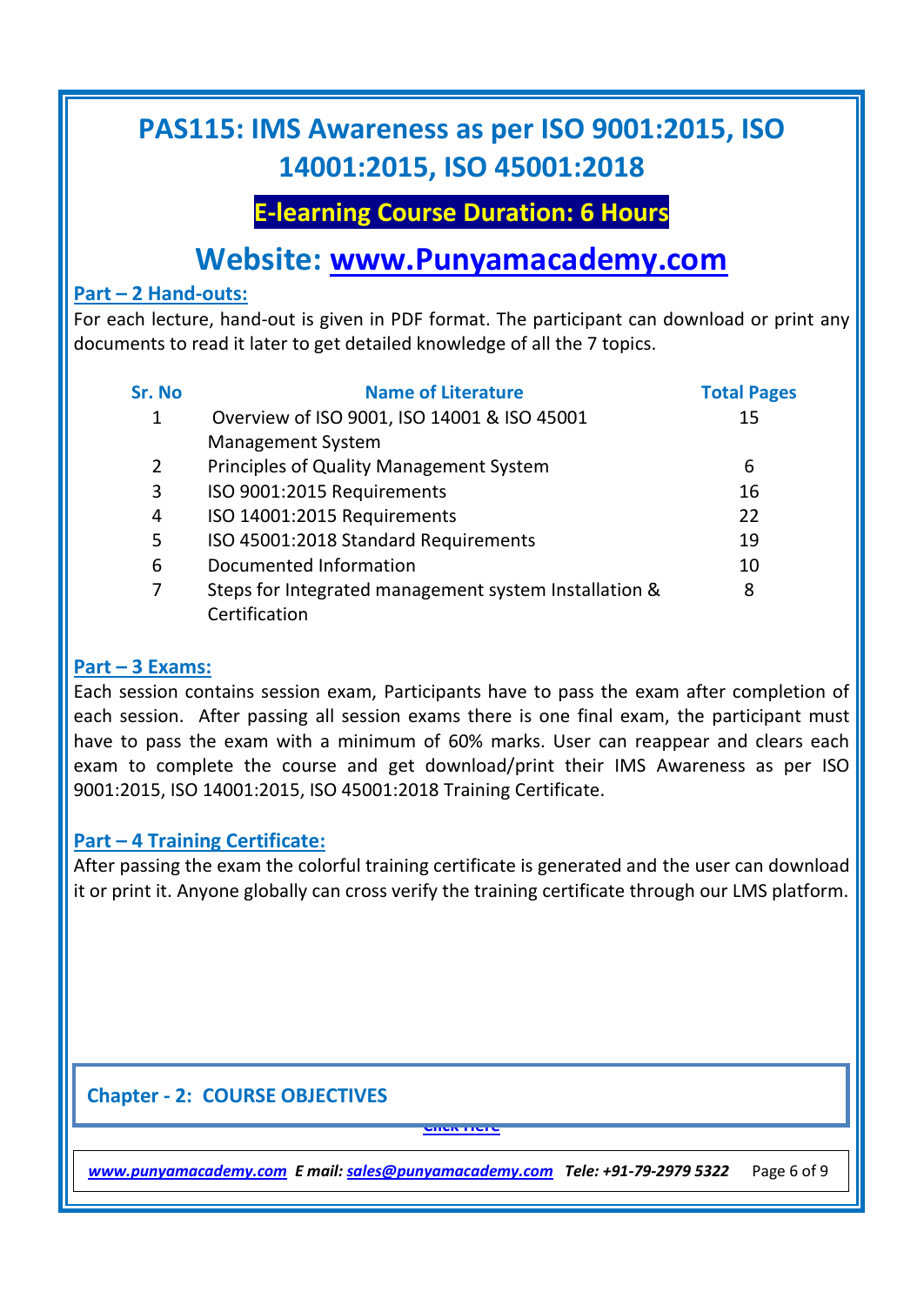### **E-learning Course Duration: 6 Hours**

**Website: [www.Punyamacademy.com](http://www.punyamacademy.com/)**

#### **Upon Completion of this course, participants will be able to:**

- $\checkmark$  Familiarize yourself with ISO 9001:2015, ISO 14001:2015, ISO 45001:2018.
- $\checkmark$  Familiarize yourself with Principles of Quality Management System.
- $\checkmark$  Familiarize yourself with Requirements of ISO 9001:2015.
- $\checkmark$  Familiarize yourself with Requirements of ISO 14001:2015.
- $\checkmark$  Familiarize yourself with Requirements of ISO 45001:2018.
- $\checkmark$  Understand, control of documentation & records.
- $\checkmark$  Know about the types of auditing and questioning techniques.
- $\checkmark$  Know about Steps for IMS Installation & Certification.

#### **Chapter - 3: WHO SHOULD ATTEND THIS COURSE?**

This course is developed and brought to you by Punyam Academy; Punyam Academy is registered and certified under a scheme of Personnel Certification as per ISO/IEC 17024, which offers various e-learning as well as classroom training courses for working professionals, college students, and other individuals for enhancing their career to new heights. Our elearning courses help them to succeed in today's competitive environment, to renew licenses, and to update, strengthen and add quality to their existing knowledge and skills. Our courses are also useful for those who want to get a certification or start a new profession.

### **For More<sub>r</sub>**  $\blacksquare$  **<b>Chapter - 4:** USER MANUAL

**[Click Here](https://www.punyamacademy.com/course/hse/ims-awareness-training-online)**

*[www.punyamacademy.com](https://www.punyamacademy.com/) E mail[: sales@punyamacademy.com](mailto:sales@punyamacademy.com) Tele: +91-79-2979 5322* Page 7 of 9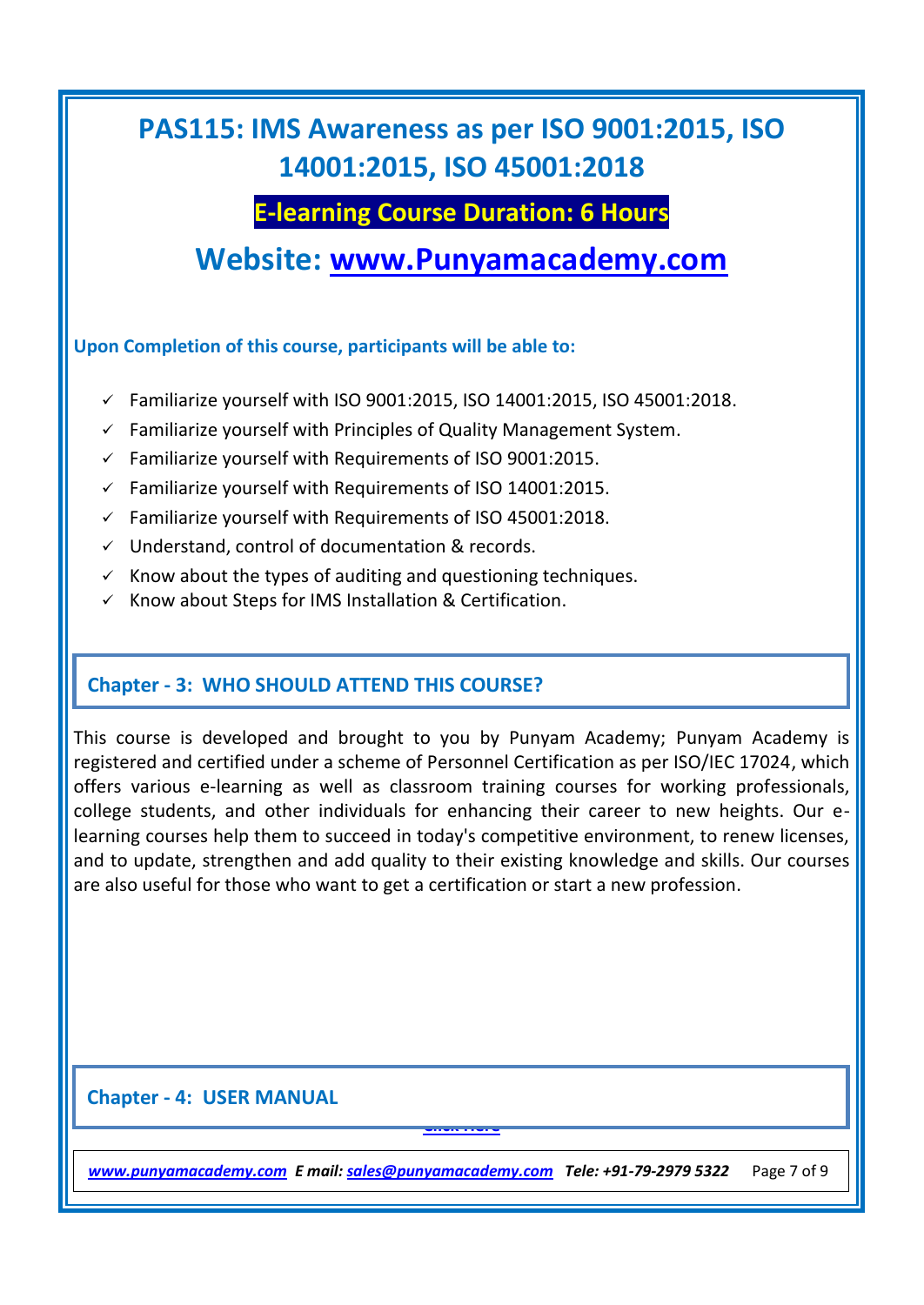### **E-learning Course Duration: 6 Hours**

**Website: [www.Punyamacademy.com](http://www.punyamacademy.com/)**

#### **Compatibility and Requirements for smoothly running our course**

- 1. **Bandwidth:** Internet bandwidth must me 1 MBPS or higher.
- 2. **Operating System:** Microsoft Windows XP and higher versions, iOS, Android.
- 3. **Browser:** Best viewable in Mozilla Firefox, Google Chrome. Also supports Internet Explorer.
- 4. **Screen Resolution:** To view slides properly, you must have a screen resolution of 1024 x 768 or higher.
- 5. **Cookies:** You must have browser cookies enabled so that we can maintain your current session as you navigate through the application.
- 6. **JavaScript:** You must have enabled JavaScript so that the application runs smoothly.
- 7. **Adobe Acrobat Reader:** Some documents in our application are in .pdf format, so you must have installed adobe acrobat reader in your computer to be able to read such documents that you download.
- 8. **Pop-up Enable:** In your browser setting, check Pop-up blocker off, or enable Pop-up window.
- 9. **Speaker:** You must have speakers or a headphone attached to your computer so that you can listen to the course lecture while learning.

 **Click to ENROL | for Purchase this Course.** 

**Chapter - 5: ABOUT COMPANY**

**For more information about IMS Awareness as per ISO 9001:2015, ISO 14001:2015, ISO 45001:2018 [Click Here](https://www.punyamacademy.com/course/hse/ims-awareness-training-online)**

*[www.punyamacademy.com](https://www.punyamacademy.com/) E mail[: sales@punyamacademy.com](mailto:sales@punyamacademy.com) Tele: +91-79-2979 5322* Page 8 of 9